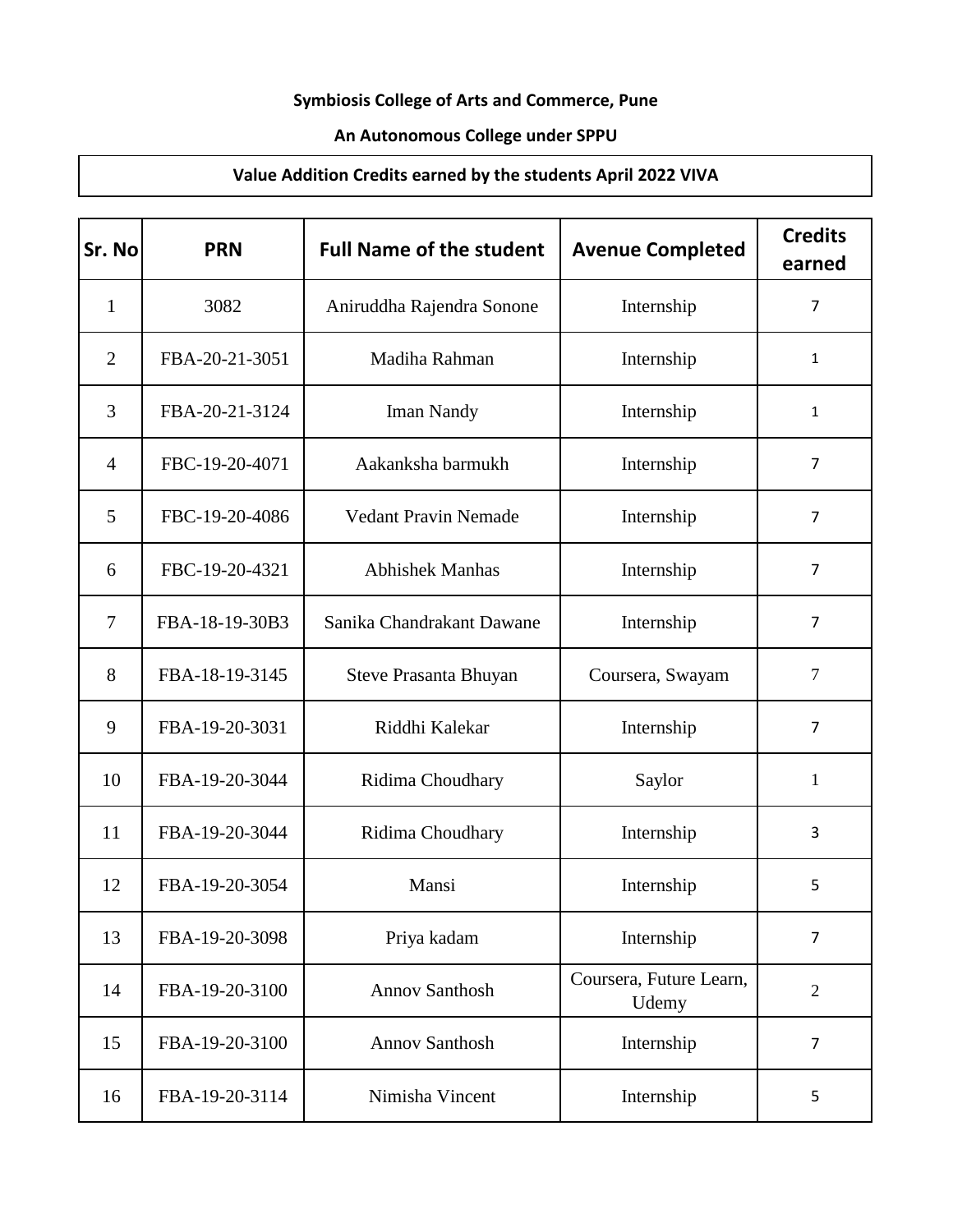| 17 | FBA-20-21-3003            | Pratik Gaikwad          | <b>Sports</b>                         | $\overline{2}$ |
|----|---------------------------|-------------------------|---------------------------------------|----------------|
| 18 | FBA-20-21-3016            | Pruthviraj Kurhade      | <b>Sports</b>                         | $\overline{2}$ |
| 19 | FBA-20-21-3020            | Hule yash Sanjay        | Sswayam online courses                | $\overline{2}$ |
| 20 | FBA-20-21-3098            | Smit Toshniwal          | <b>Sports</b>                         | 3              |
| 21 | FBA-20-21-3117            | <b>Steve Pereira</b>    | <b>Sports</b>                         | $\mathbf{1}$   |
| 22 | FBA-21-22-3045            | Khushi Garg             | Internship                            | $\overline{7}$ |
| 23 | FBA-21-22-3096            | Akanksha Navare         | Internship                            | $\overline{7}$ |
| 24 | $FBC - 19 - 20 -$<br>4030 | Devanshi Bajaj          | Internship                            | $\overline{7}$ |
| 25 | FBC - 19 - 20 -<br>4517   | Yash shirole            | udemy, google                         | $\overline{2}$ |
| 26 | FBC - 20 -21 - 4837       | Nirakar panda           | PROJECT CAMPUS<br><b>ENTREPRENEUR</b> | $\mathbf{1}$   |
| 27 | FBC -17 -18 - 4021        | Prathmesh jagtap        | Zerodha varsity , Google<br>garage    | $\overline{2}$ |
| 28 | FBC 1920 4947             | Vishnu priya pulikkodan | Internship                            | $\overline{7}$ |
| 29 | FBC 1920 5081             | Aayush Gupta            | NISM, zerodha                         | $\overline{2}$ |
| 30 | FBC 19-20-4278            | Pradnya Raut            | Internship                            | $\overline{7}$ |
| 31 | FBC 19-20-4474            | Jaideep Raosaheb Patil  | Saylor.in, Google                     | $\overline{2}$ |
| 32 | FBC 19-20-4474            | Jaideep Raosaheb Patil  | Internship                            | $\overline{2}$ |
| 33 | FBC-20-21-4050            | Sagar bali              | Udemy                                 | 3              |
| 34 | FBC-20-21-4274            | Swarali Gaikwad         | Udemy                                 | 3              |
| 35 | FBC 20-21-5062            | <b>Sagar Bhatt</b>      | Internship                            | 3              |
| 36 | FBC-17-18-4021            | Prathmesh jagtap        | Internship                            | 6              |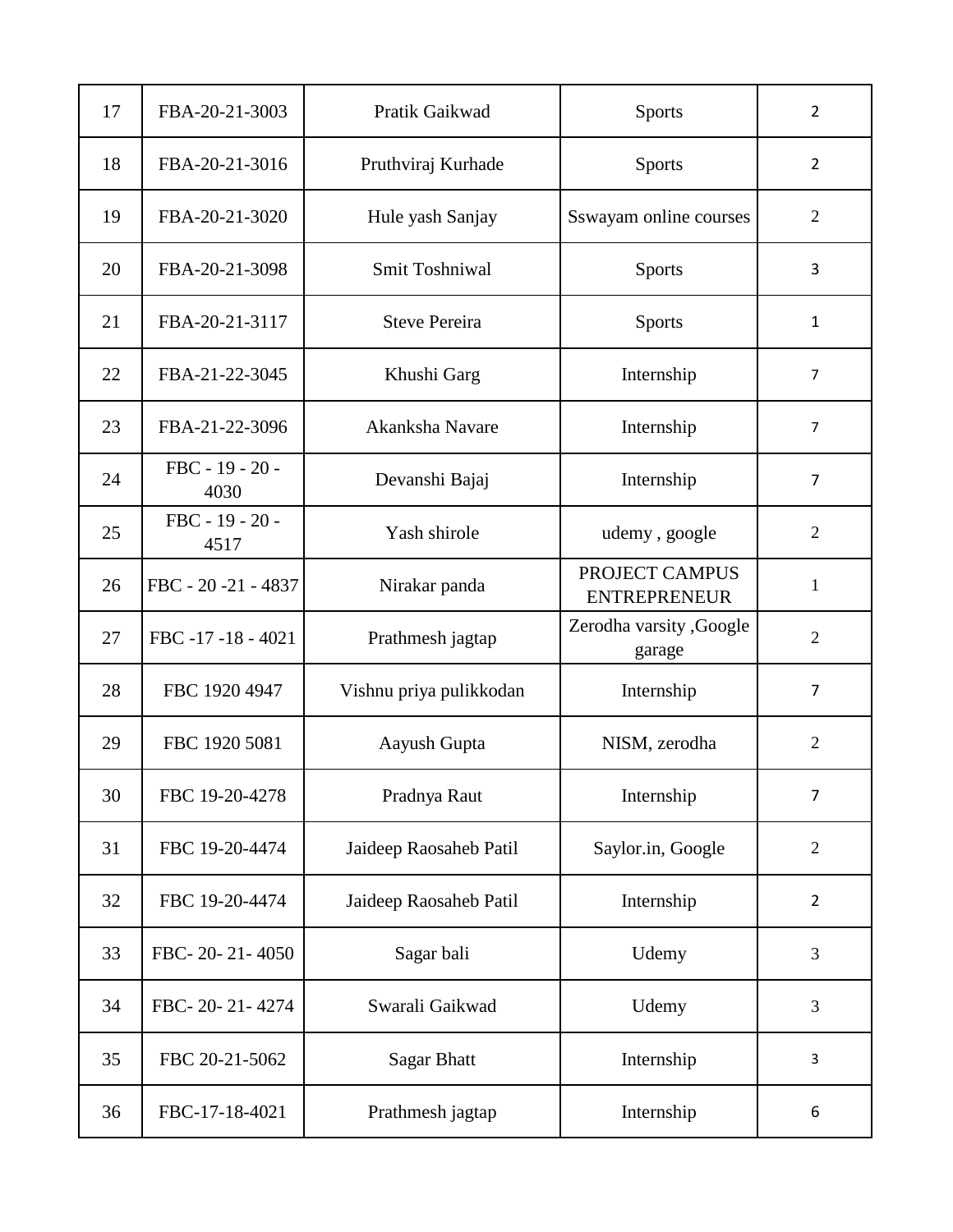| 37 | FBC-17-18-4023 | Pratul Inarkar         | Courseera And google<br>links                                       | 5              |
|----|----------------|------------------------|---------------------------------------------------------------------|----------------|
| 38 | FBC-18-19-4053 | Deepak Waghire         | <b>Sports</b>                                                       | 1              |
| 39 | FBC-18-19-4059 | Pallavi Valmiki        | Internship                                                          | $\overline{7}$ |
| 40 | FBC-18-19-4115 | Sayali Gaikwad         | Internship                                                          | $\overline{7}$ |
| 41 | FBC-18-19-4210 | Dwarkesh Payalkar      | (1) Nagpar institute of<br>Training and Coaching<br>$(2)$ Cursa Ann | 9              |
| 42 | FBC-18-19-4318 | Neha Sudhir Gaikwad    | Internship                                                          | $\overline{7}$ |
| 43 | FBC-18-19-4482 | Kumar abhishek         | Internship                                                          | $\overline{7}$ |
| 44 | FBC-18-19-4501 | Darshana Paskanthi     | <b>Cultural Avenue</b>                                              | 4              |
| 45 | FBC18194514    | Darpan Khandelwal      | <b>NATIONAL</b><br><b>INSTITUTE</b> of<br><b>SECURITIES MARKET</b>  | $\mathfrak{2}$ |
| 46 | FBC18194514    | DARPAN KHANDELWAL      | Internship                                                          | $\overline{7}$ |
| 47 | FBC-18-19-4805 | Charudatta Pardeshi    | Internship                                                          | 6              |
| 48 | FBC-18-19-4943 | Shahil Javed Khan      | Internship                                                          | $\overline{7}$ |
| 49 | FBC-19-20-5061 | Aishwarya Deshmukh     | <b>Cultural Avenue</b>                                              | $\overline{2}$ |
| 50 | FBC-19-20-5066 | <b>ROHIT</b>           | <b>SWAYAM</b>                                                       | 3              |
| 51 | FBC-19-20-4010 | Supriya Jawane         | Internship                                                          | $\overline{7}$ |
| 52 | FBC-19-20-4011 | Yash Mahindrakar       | Internship                                                          | 5              |
| 53 | FBC-19-20-4023 | Siddhi Barve           | Metvy learn                                                         | $\overline{2}$ |
| 54 | Fbc-19-20-4023 | Siddhi Barve           | Internship                                                          | $\overline{2}$ |
| 55 | FBC-19-20-4037 | Akanksha Pramod Jadhav | Internship                                                          | 7              |
| 56 | FBC19204041    | Kaushal Chavan         | Internship                                                          | 6              |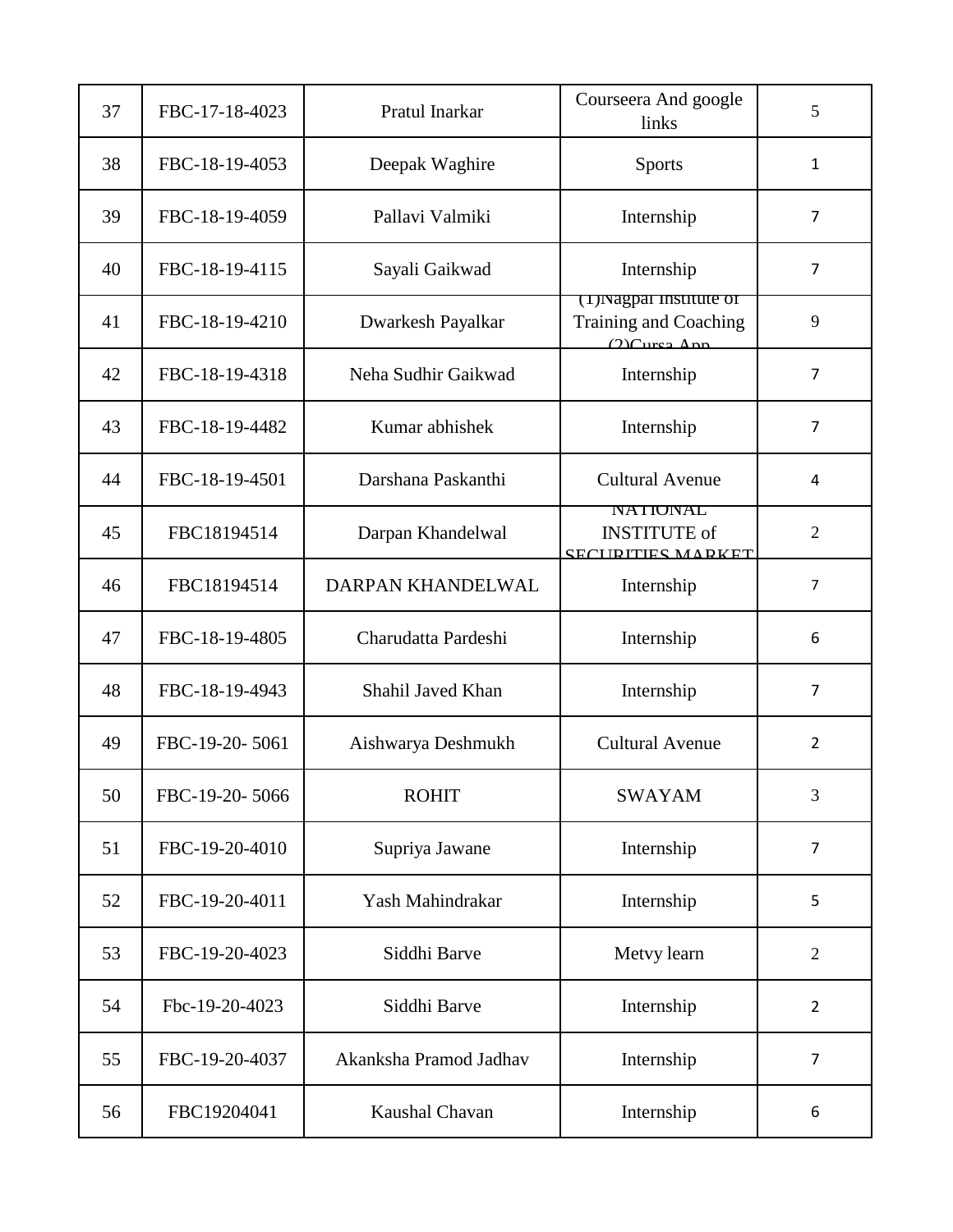| 57 | FBC-19-20-4043 | Shruti Vivek Kamble                       | Internship                                                                                           | $\overline{7}$ |
|----|----------------|-------------------------------------------|------------------------------------------------------------------------------------------------------|----------------|
| 58 | FBC-19-20-4053 | Vaishnavi Darekar                         | Internship                                                                                           | $\overline{7}$ |
| 59 | FBC-19-20-4073 | Gayatri Ravindra Rasane                   | 1- Great Learning. 2-<br>Elearnmarkets. 3-Globe<br><b>Infotech Recognised</b><br>Institute 4- Google | 8              |
| 60 | FBC-19-20-4073 | Rasane Gayatri Ravindra.                  | Internship                                                                                           | $\overline{7}$ |
| 61 | FBC-19-20-4080 | Vanshita Sangewar                         | Internship                                                                                           | 5              |
| 62 | FBC-19-20-4084 | Rajas Methar                              | Zerodha Varsity                                                                                      | $\overline{2}$ |
| 63 | FBC-19-20-4084 | <b>RAJAS METHAR</b>                       | Internship                                                                                           | 7              |
| 64 | FBC-19-20-4090 | Aaryan Shirole                            | Google Digital<br>Workshop, Saylor<br>Academy IIdemy                                                 | $\overline{2}$ |
| 65 | FBC-19-20-4092 | Rohan Ramdas udamle                       | Booming bull academy                                                                                 | 3              |
| 66 | FBC-19-20-4103 | Ritesh Baburao Aradwad                    | Internship                                                                                           | 3              |
| 67 | FBC19204105    | Himani                                    | Elarnmarkets and<br>Bizgurukul                                                                       | 3              |
| 68 | FBC19-20-4106  | Madhur Lakhmapure                         | Google Digital<br>Workshop & Internshala                                                             | $\overline{2}$ |
| 69 | FBC-19-20-4108 | Rishi Bharat Kale                         | Prajakta Computer<br><b>Education</b> , Pune                                                         | 1              |
| 70 | FBC-19-20-4113 | <b>Adarsh Shriniwas Surwase</b>           | Elearnsmarket,<br><b>Government Courses</b>                                                          | 5              |
| 71 | FBC-19-20-4138 | Vishal Kumar                              | Younity, Coursea,<br>MyCaptain                                                                       | 6              |
| 72 | FBC-19-20-4225 | Deepak Singh                              | Internship                                                                                           | 6              |
| 73 | FBC-19-20-4230 | Vanisha Shankar Gupta                     | Coursera                                                                                             | $\overline{7}$ |
| 74 | FBC-19-20-4234 | Shubham A Kajale                          | Internship                                                                                           | 5              |
| 75 | FBC-19-20-4243 | <b>AVIRAJ VIJAYKUMAR</b><br><b>HASABE</b> | Internship                                                                                           | $\overline{7}$ |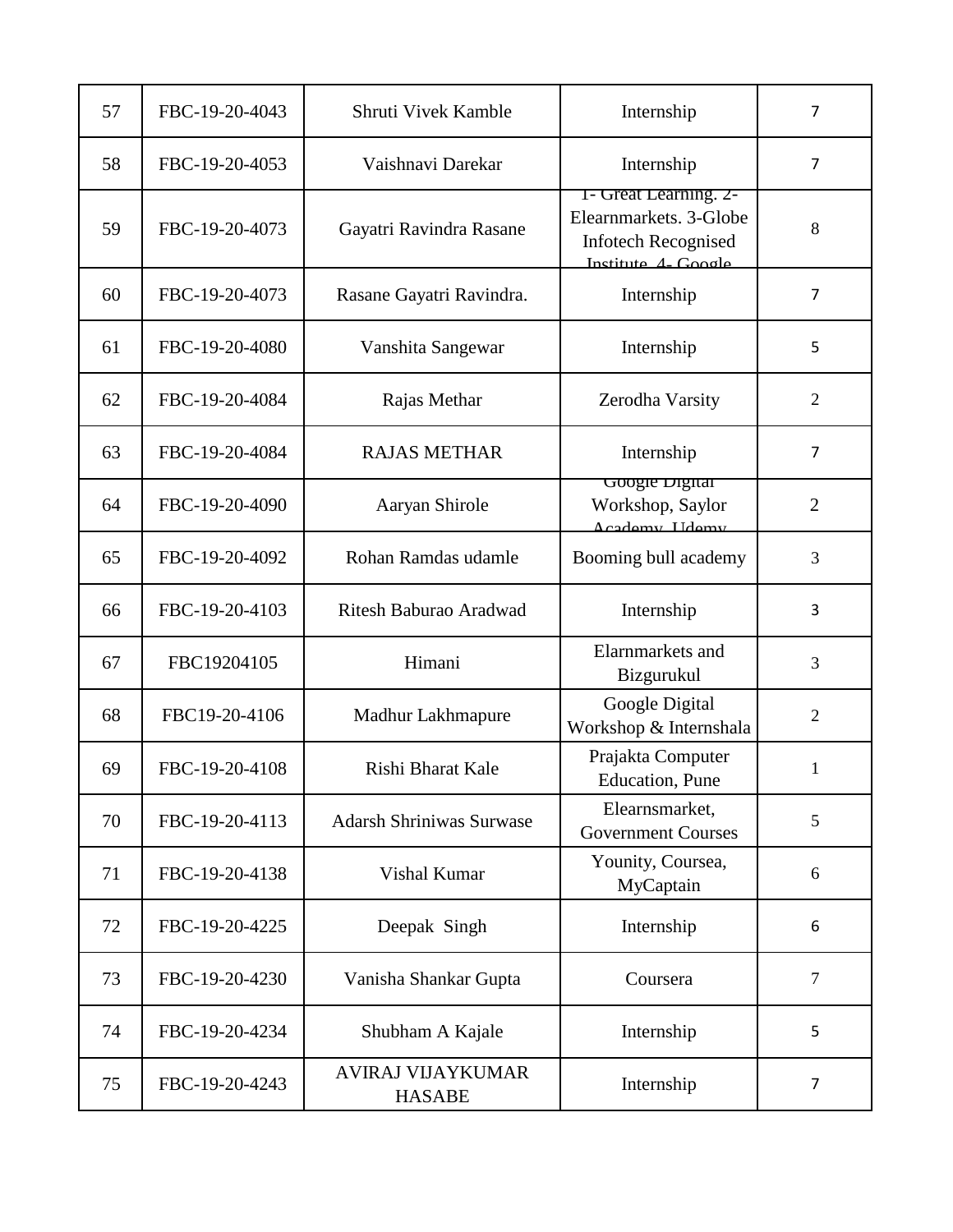| 76 | FBC-19-20-4244  | Diksha Anil Pote            | udemy                          | 1              |
|----|-----------------|-----------------------------|--------------------------------|----------------|
| 77 | FBC-19-20-4270  | Rutuja Ingale               | <b>Extension and Outreach</b>  | 6              |
| 78 | FBC-19-20--4271 | Megha Deepak Mahadik        | <b>Great Learning</b>          | 5              |
| 79 | FBC-19-20-4275  | <b>Ravneet Kaur</b>         | <b>NCC</b>                     | 3              |
| 80 | FBC-1920-4283   | Shrutika Kumbhar            | Internship                     | 4              |
| 81 | FBC-19-20-4283  | Shrutika Rravindra Kumbhar  | <b>UDEMY</b> ; Coursera        | 1              |
| 82 | FBC-19-20-4284  | Shivani Chavan              | <b>Extension and Outreach</b>  | 6              |
| 83 | FBC-19-20-4285  | Pratiksha Jadhav            | Great learning<br>application  | 3              |
| 84 | FBC-19-20-4288  | Saurabh Suresh Shelar       | <b>Extension and Outreach</b>  | 6              |
| 85 | FBC-19-20-4293  | Sejal Mahesh Khode          | Internship                     | $\overline{7}$ |
| 86 | FBC-19-20-4303  | <b>Onkar Pakhare</b>        | Internship                     | 7              |
| 87 | FBC-19-20-4306  | Ankush Jalindar Pakhare     | Internship                     | $\overline{7}$ |
| 88 | FBC-19-20-4310  | Yashvi Chauhan              | Udemy                          | $\overline{2}$ |
| 89 | FBC-19-20-4313  | Yash Suryawanshi            | Internship                     | $\overline{2}$ |
| 90 | FBC-19-20-4317  | Bhavana Lokjeet Suryawanshi | Corporate Finance<br>Institute | 6              |
| 91 | FBC-19-20-4318  | Priyanka yadav              | Great learning<br>application  | 5              |
| 92 | FBC-19-20-4323  | <b>AMIT MANE</b>            | Internship                     | $\overline{7}$ |
| 93 | FBC-19-20-4330  | Sanjay singh yadav          | Udemy                          | $\mathbf{1}$   |
| 94 | FBC19204334     | Akanksha jaiswal            | Sppu                           | 5              |
| 95 | FBC-19-20-4335  | Kunal Patwa                 | Internship                     | 3              |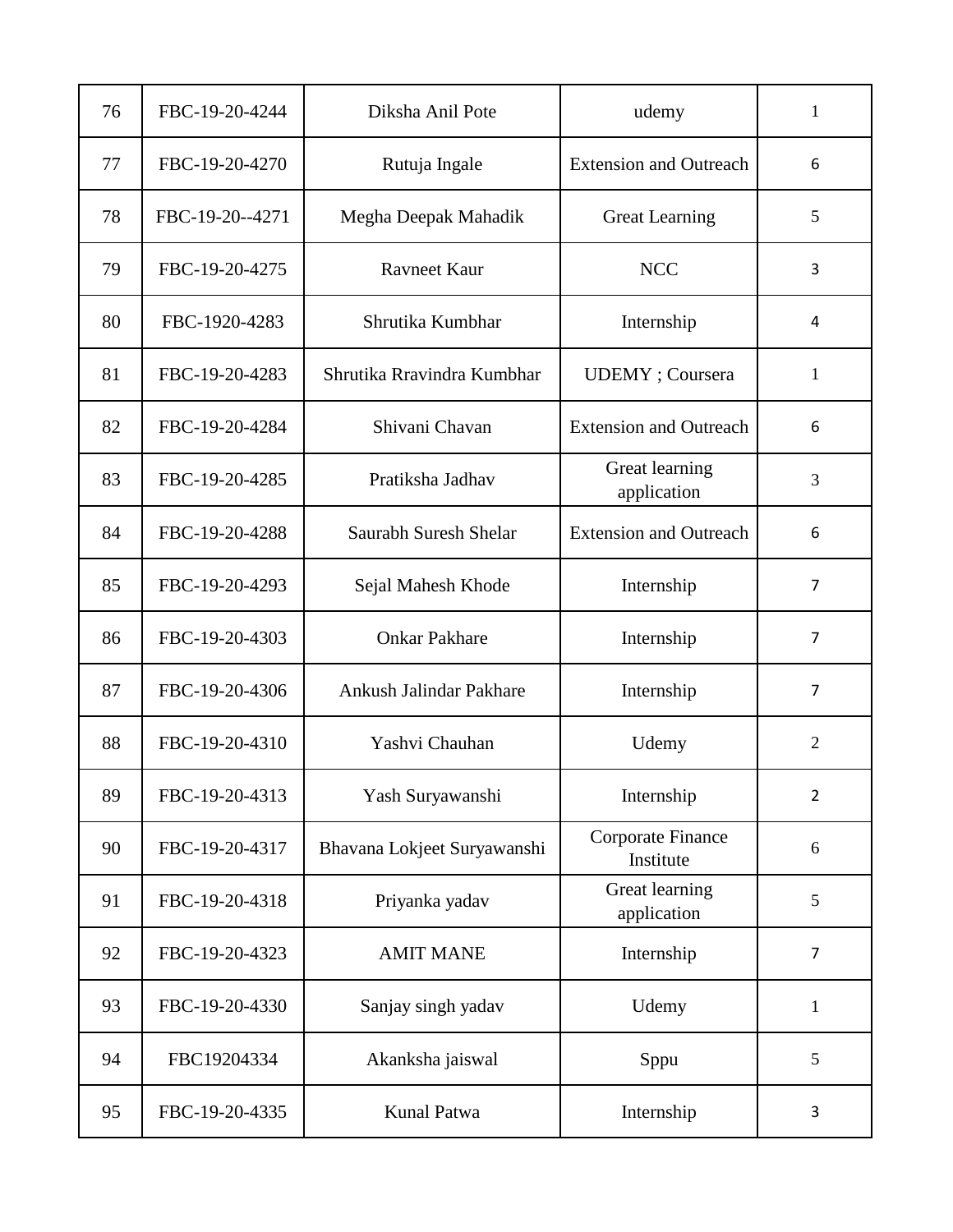| 96  | FBC-19-20-4407 | Pranay Ashok Manwar         | <b>MKCL Certified Tally</b><br>expert               | $\overline{2}$ |
|-----|----------------|-----------------------------|-----------------------------------------------------|----------------|
| 97  | FBC-19-20-4416 | Sanat Bhujbal               | Udemy                                               | 5              |
| 98  | FBC19-20-4422  | Sejal Sunil Bhoir           | Udemy, MyCaptain,<br>Unschool                       | $\mathbf{1}$   |
| 99  | FBC-19-20-4422 | Sejal Sunil Bhoir           | Internship                                          | 4              |
| 100 | FBC19204427    | Yash Wakankar               | Internship                                          | $\overline{2}$ |
| 101 | FBC-19-20-4427 | Yash Wakankar               | Udemy                                               | 3              |
| 102 | FBC-19-20-4452 | Vinaykumar Ramappa Patoli   | Internship                                          | $\overline{2}$ |
| 103 | FBC-19-20-4455 | Swapnil Tripathi            | Internship                                          | 5              |
| 104 | FBC-19-20-4466 | Tejas Rajesh Asutkar        | Internship                                          | 5              |
| 105 | Fbc-19-20-4475 | Vishnu sharma               | Leap up, google digital<br>garage, JS academy, Itaa | 3              |
| 106 | FBC-19-20-4479 | Manasi Sonawane             | Internship                                          | $\overline{7}$ |
| 107 | FBC19-20-4480  | Rachit Surale               | PROJECT CAMPUS<br><b>ENTREPRENEUR</b>               | 3              |
| 108 | FBC-19-20-4517 | yash shirole                | Internship                                          | $\overline{2}$ |
| 109 | FBC-19-20-4523 | Aadil Amanulla              | Internship                                          | $\overline{7}$ |
| 110 | FBC-19-20-4529 | Shrinivas Prabhakar Ghodake | Internship                                          | 5              |
| 111 | FBC-19-20-4531 | Jayesh Murkute              | Internship                                          | 6              |
| 112 | FBC-19-20-4538 | Pramod Pathipati            | Internship                                          | 7              |
| 113 | FBC-19-20-4542 | Vinita Tarachand Dhapte     | Udemy                                               | 2              |
| 114 | FBC-19-20-4611 | Devashish Kedia             | <b>Extension and Outreach</b>                       | 12             |
| 115 | FBC-19-20-4612 | Shivam Parpyani             | <b>Extension and Outreach</b>                       | 6              |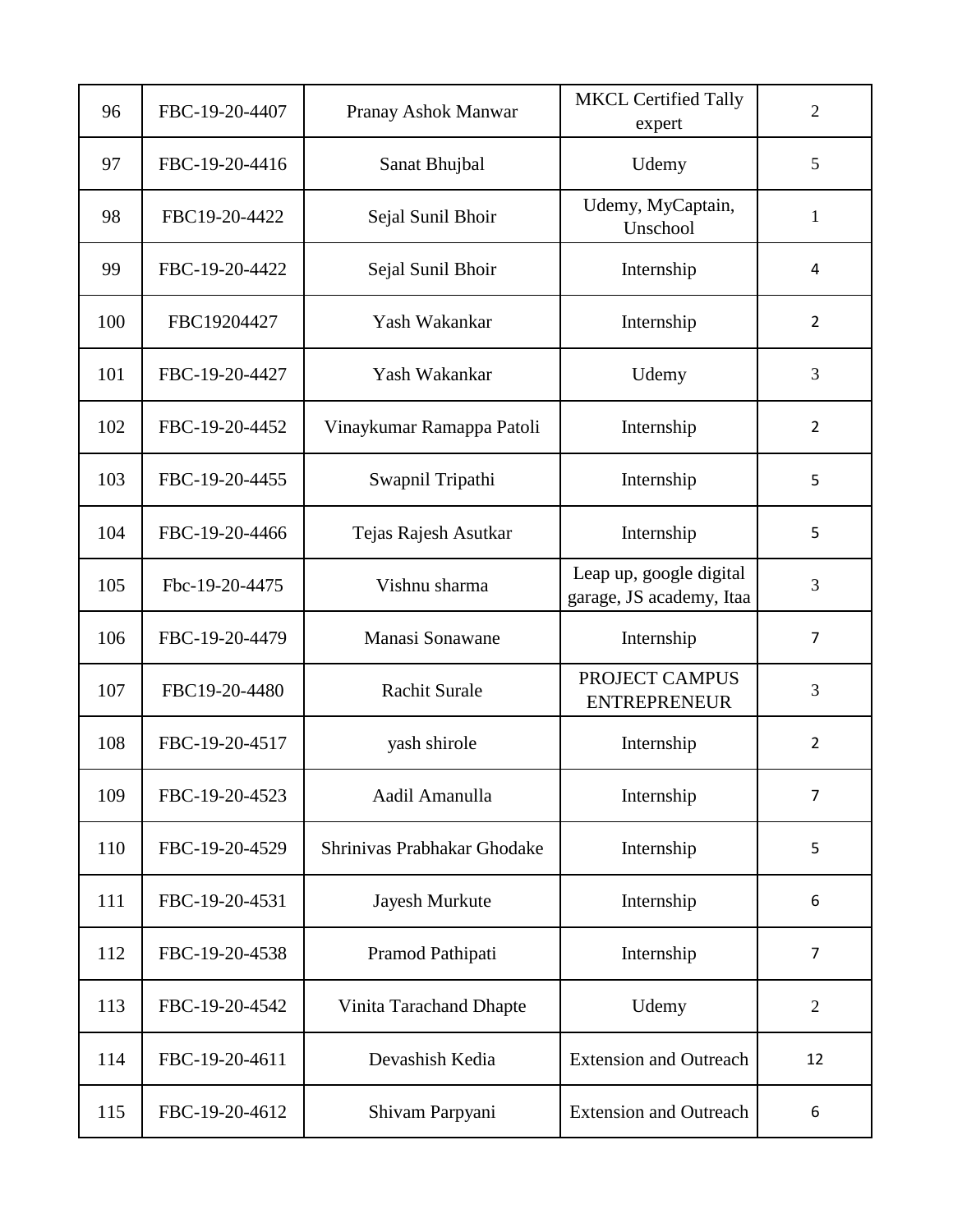| 116 | FBC-19-20-4618 | Chirag Harnaskar        | Udemy                                    | 5              |
|-----|----------------|-------------------------|------------------------------------------|----------------|
| 117 | Fbc19204622    | Prachi bhagat           | Internship                               | $\overline{7}$ |
| 118 | FBC-19-20-4627 | Tejash Gajanan Makde    | <b>COURSERA</b>                          | $\overline{2}$ |
| 119 | FBC-19-20-4634 | pratik raj              | Internship                               | 6              |
| 120 | FBC-19-20-4638 | Darain Ali              | Shubhra Viraj Edutech<br>private limited | 6              |
| 121 | FBC-19-20-4642 | Yash Modi               | <b>Extension and Outreach</b>            | 3              |
| 122 | FBC-19-20-4646 | kishen agarwal          | Internship                               | $\overline{7}$ |
| 123 | FBC-19-20-4660 | Mohit Satya             | Internship                               | $\overline{7}$ |
| 124 | FBC-19-20-4703 | Mariya Firoz Pithawala  | Internship                               | $\overline{7}$ |
| 125 | FBC-19-20-4704 | Nikhil R Vibhute        | Internship                               | $\overline{2}$ |
| 126 | FBC-19-20-4706 | Milita Bhatter          | Internship                               | 6              |
| 127 | FBC19-20-4711  | Ved Prahladka           | Unschool                                 | $\overline{2}$ |
| 128 | FBC-19-20-4712 | Shuklellu Namita Rakesh | Goggle, Simplilearn,<br>Disha            | 3              |
| 129 | FBC-19-20-4716 | Shubham Goel            | Internship                               | $\overline{7}$ |
| 130 | FBC-19-20-4727 | S Nithesh               | Internship                               | $\overline{2}$ |
| 131 | FBC-19-20-4730 | Tanvi Thatte            | <b>Extension and Outreach</b>            | 3              |
| 132 | FBC-19-20-4733 | Rolin Mark Rego         | Internship                               | $\overline{7}$ |
| 133 | FBC-1920-4735  | Anshika Thukral         | <b>ACCA</b>                              | $\mathbf{1}$   |
| 134 | FBC-19-20-4752 | Rishika Aryan           | Internship                               | 7              |
| 135 | FBC-19-20-4760 | Pranjal Mane            | Internship                               | 3              |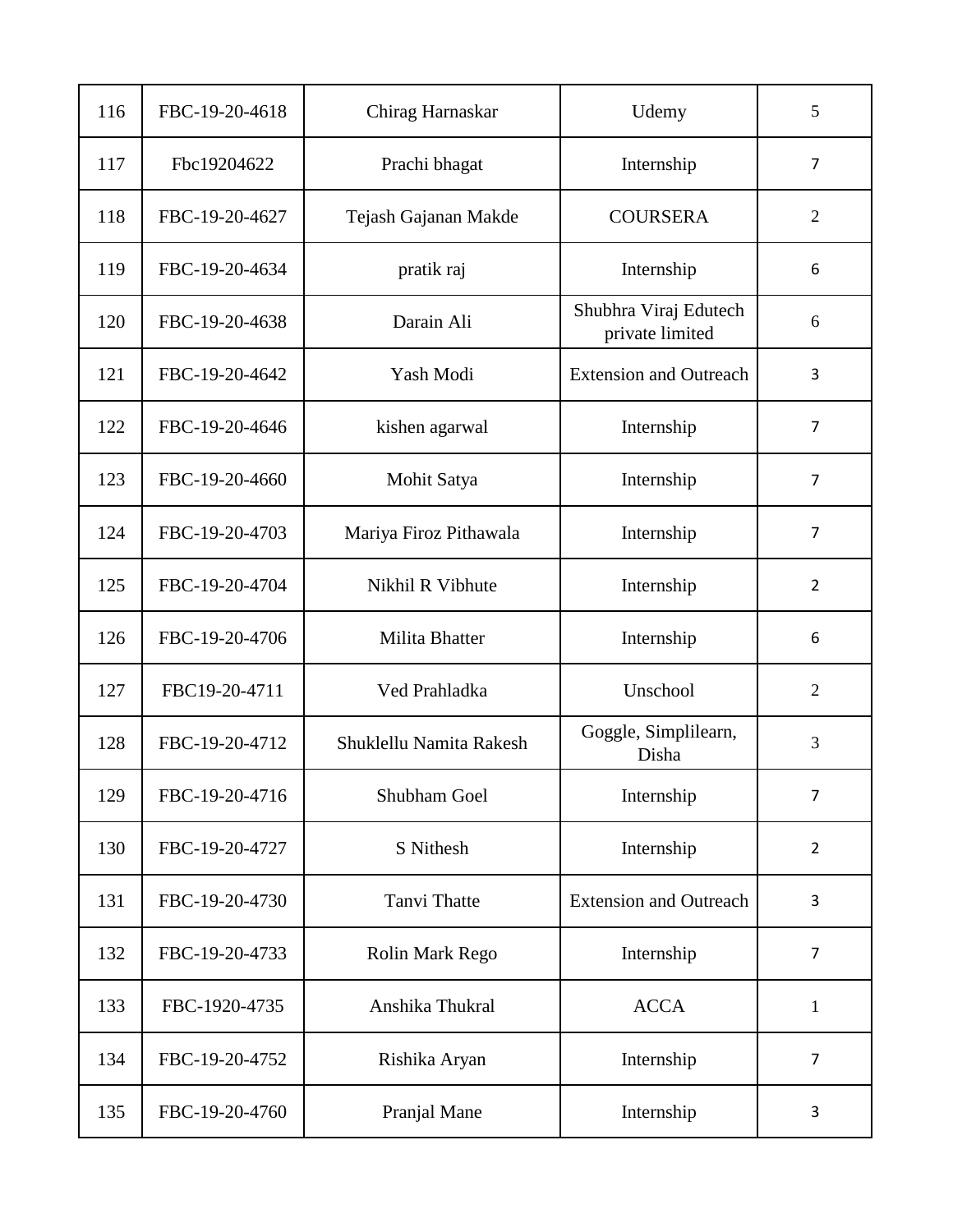| 136 | FBC-19-20-4765 | Madhura S Manjare | Udemy                                            | $\mathbf{1}$            |
|-----|----------------|-------------------|--------------------------------------------------|-------------------------|
| 137 | FBC-19-20-4768 | Vignesh Vijayan   | Internshala & Udemy                              | $\overline{4}$          |
| 138 | FBC-19-20-4769 | Sukriti salunke   | Internship                                       | 5                       |
| 139 | FBC-19-20-4812 | Kritika Jha       | Coursera                                         | 8                       |
| 140 | FBC-19-20-4817 | Yasaswi Susarla   | Internship                                       | 5                       |
| 141 | FBC-19-20-4817 | Yasaswi susarla   | <b>Cultural Avenue</b>                           | 4                       |
| 142 | FBC19-20-4854  | Harshita Sachan   | PROJECT CAMPUS<br><b>ENTREPRENEUR</b>            | 3                       |
| 143 | FBC-19-20-4861 | Sankalp Agrawal   | Internship                                       | $\overline{7}$          |
| 144 | FBC-19-20-4901 | Aman Manwani      | Internship                                       | $\overline{7}$          |
| 145 | FBC-1920-4905  | Divya Tomar       | Internship                                       | 4                       |
| 146 | FBC19204914    | Shadman ahmad     | Internship                                       | 4                       |
| 147 | FBC-19-20-4922 | Sahana V.         | My Captain                                       | $\overline{4}$          |
| 148 | FBC-19-20-4930 | Aayush goyal      | Internship                                       | $\overline{7}$          |
| 149 | FBC-19-20-4954 | Avin Saji         | Udemy                                            | $\overline{2}$          |
| 150 | FBC-19-20-4956 | Daksh Tolani      | Udemy                                            | 5                       |
| 151 | FBC-19-20-4956 | Daksh Tolani      | <b>Extension and Outreach</b>                    | $\overline{2}$          |
| 152 | FBC-19-20-4957 | Siddharth Shadeja | Internship                                       | $\overline{7}$          |
| 153 | FBC-19-20-4959 | Rishika Khemka    | <b>Extension and Outreach</b>                    | $\mathbf{1}$            |
| 154 | FBC-19-20-4961 | Abhinave Shajan   | <b>GOOGLE DIGITAL</b><br><b>GARAGE, UNSCHOOL</b> | $\mathbf{1}$            |
| 155 | FBC-19-20-4962 | Avanti Mahule     | internshala and<br><b>YOUNITY</b>                | $\overline{\mathbf{4}}$ |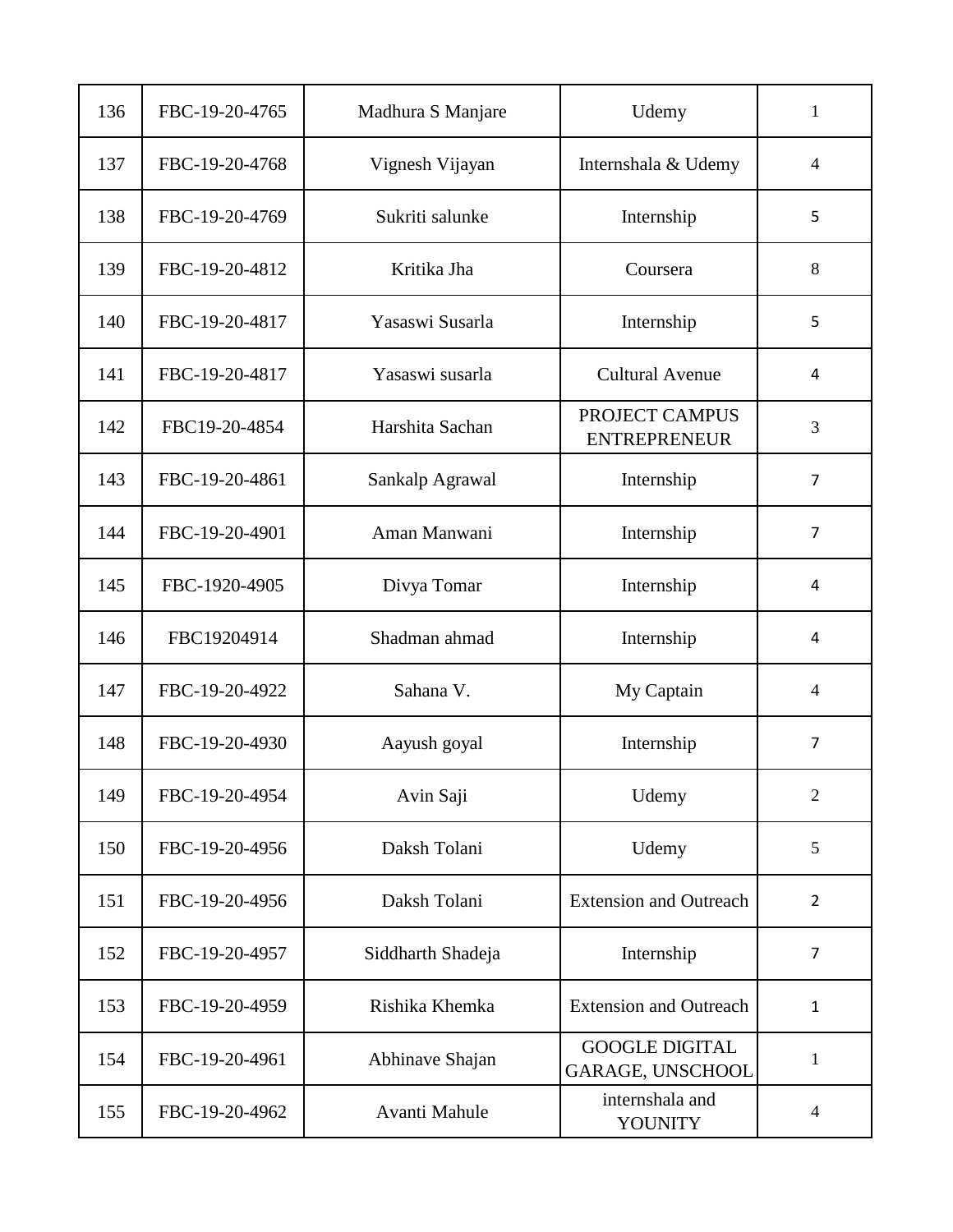| 156 | FBC-19-20-4965 | Pankaj Kawade          | Udemy                           | $\overline{2}$ |
|-----|----------------|------------------------|---------------------------------|----------------|
| 157 | FBC-19-20-5005 | <b>Ashwin Ranade</b>   | Internship                      | $\overline{7}$ |
| 158 | FBC-19-20-5013 | Ved Deshpande          | HP Life                         | $\mathfrak{2}$ |
| 159 | FBC-19-20-5018 | Vartika Gupta          | Internship                      | $\overline{7}$ |
| 160 | FBC-19-20-5035 | Preet M. Shah          | Internship                      | 6              |
| 161 | FBC-19-20-5049 | Gunjana                | Internship                      | 6              |
| 162 | FBC-19-20-5062 | Raj Anil Mohite        | Internship                      | $\overline{7}$ |
| 163 | FBC-19-20-5069 | Rishabh Kumar          | Internship                      | 5              |
| 164 | FBC-19-20-5071 | Viraj Rajendra Gore    | Internship                      | $\overline{7}$ |
| 165 | FBC-19-20-5077 | Akhil Attri            | Internship                      | $\overline{2}$ |
| 166 | FBC-19-20-5090 | Aakash Bhujang         | Internship                      | 3              |
| 167 | FBC-19-20-5107 | Mohammad Amaan Desai   | Internship                      | 6              |
| 168 | FBC-19-20-5113 | <b>Rohit Ray</b>       | <b>Sports</b>                   | 3              |
| 169 | FBC-19-20-5117 | Dhriti Mondal          | Internshalla, Udemy,<br>Zerodha | $\overline{3}$ |
| 170 | FBC-19-20-5119 | Nitin Kumar (Oct 2021) | <b>Online Course</b>            | $\mathbf{1}$   |
| 171 | FBC-19-20-5131 | Chirag Kharbanda       | Internship                      | $\overline{7}$ |
| 172 | FBC-19-20-6083 | Akshat Rahurkar        | Internship                      | $\overline{7}$ |
| 173 | FBC-19-20-7319 | Joanna Jacob           | <b>Shine Projects</b>           | $\overline{2}$ |
| 174 | FBC-19-30-5016 | Shambhavi Ranjan       | Internship                      | $\overline{7}$ |
| 175 | FBC-19-4769    | Sukriti salunke        | Udemy                           | 3              |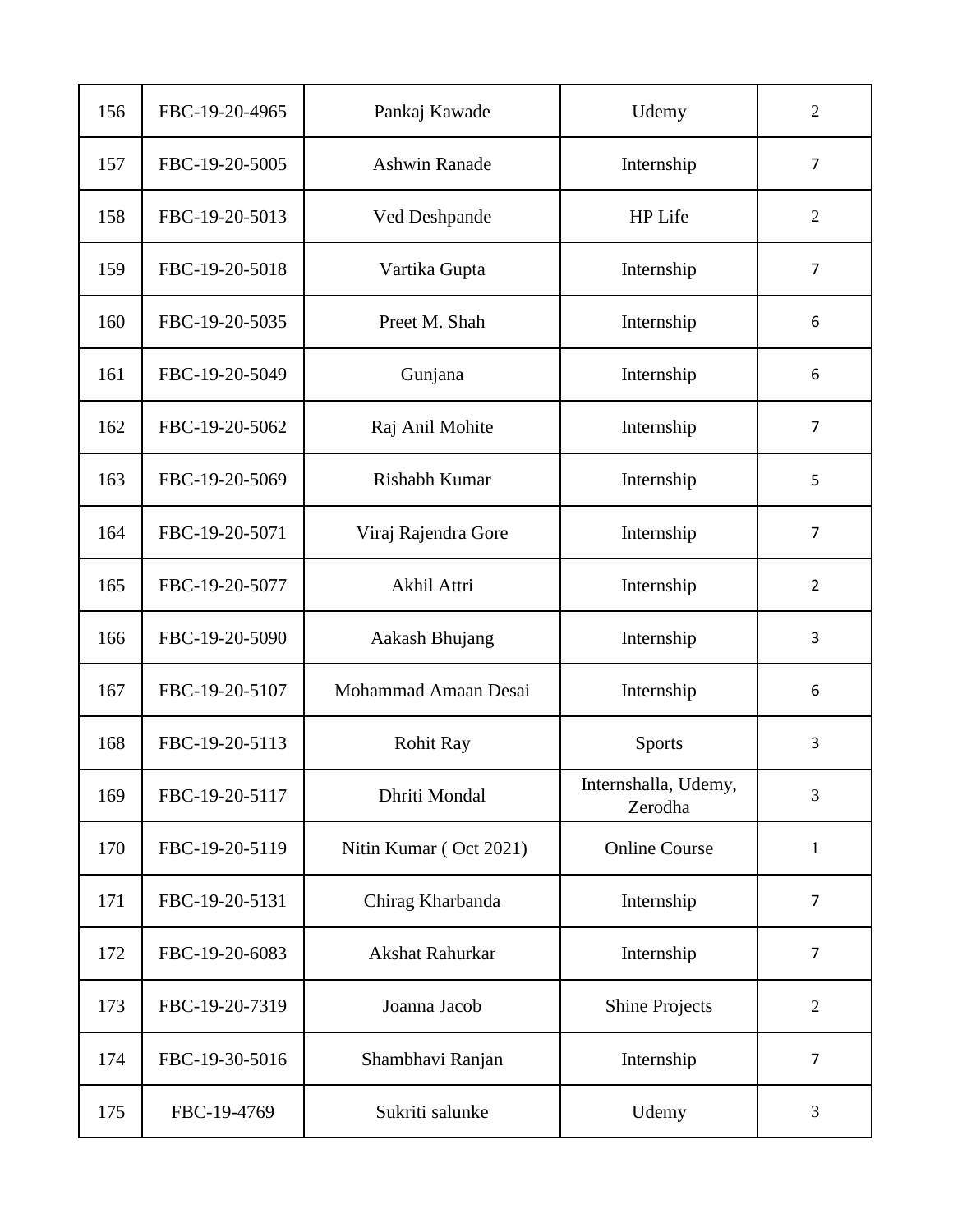| 176 | FBC-20-21-2253  | Kajal Pandey             | Internship                              | $\overline{7}$ |
|-----|-----------------|--------------------------|-----------------------------------------|----------------|
| 177 | FBC-20-21-4002  | <b>SHREYAS KAMBLE</b>    | <b>NSS</b>                              | $\mathbf{1}$   |
| 178 | FBC-20-21-4011  | Sayee Madaney            | <b>Sports</b>                           | $\mathbf{1}$   |
| 179 | FBC-20-21-4015  | Ashish Subhash Chaudhari | Internship                              | 3              |
| 180 | FBC-20-21--4034 | Rohan Chavan             | <b>Sports</b>                           | 1              |
| 181 | FBC-20-21-4043  | Gauri Sudhakar Deshmukh  | Saylor academy                          | $\overline{4}$ |
| 182 | FBC-20-21-4049  | Aastha Kumaarr           | PROJECT CAMPUS<br><b>ENTREPRENEUR</b>   | 3              |
| 183 | FBC-20-21-4062  | Ayush Kumar              | Google Digital Unlocked<br>and Coursera | 1              |
| 184 | FBC20-21-4072   | <b>Shrey Sardesai</b>    | PROJECT CAMPUS<br><b>ENTREPRENEUR</b>   | 3              |
| 185 | FBC-20-21-4076  | <b>SHRIKANT GONDKAR</b>  | Internship                              | 7              |
| 186 | FBC-20-21-4094  | Shreyash Moundekar       | Internship                              | 7              |
| 187 | FBC-20-21-4105  | Akshat Bhatia            | PROJECT CAMPUS<br><b>ENTREPRENEUR</b>   | 3              |
| 188 | FBC-20-21-4106  | Simran Agarwal           | Internship                              | $\overline{7}$ |
| 189 | FBC-20-21-4107  | Sneha Nigam              | Internship                              | 5              |
| 190 | FBC-20-21-4108  | <b>AMISHA JIWRAJKA</b>   | Ms Excel Module                         | $\mathbf{1}$   |
| 191 | FBC-20-21-4132  | <b>FORAM MANIAR</b>      | Ms Excel Module                         | $\mathbf{1}$   |
| 192 | FBC-20-21-4153  | Faisal                   | Internship                              | 4              |
| 193 | FBC-20-21-4213  | Shravani Satish Ipte     | Intershala                              | $\mathbf{1}$   |
| 194 | FBC-20-21-4226  | Kartikee Pardeshi        | Udemy                                   | 5              |
| 195 | FBC-20-21-4246  | KODRE TANVI SANDIP       | Ms Excel Module                         | $\mathbf{1}$   |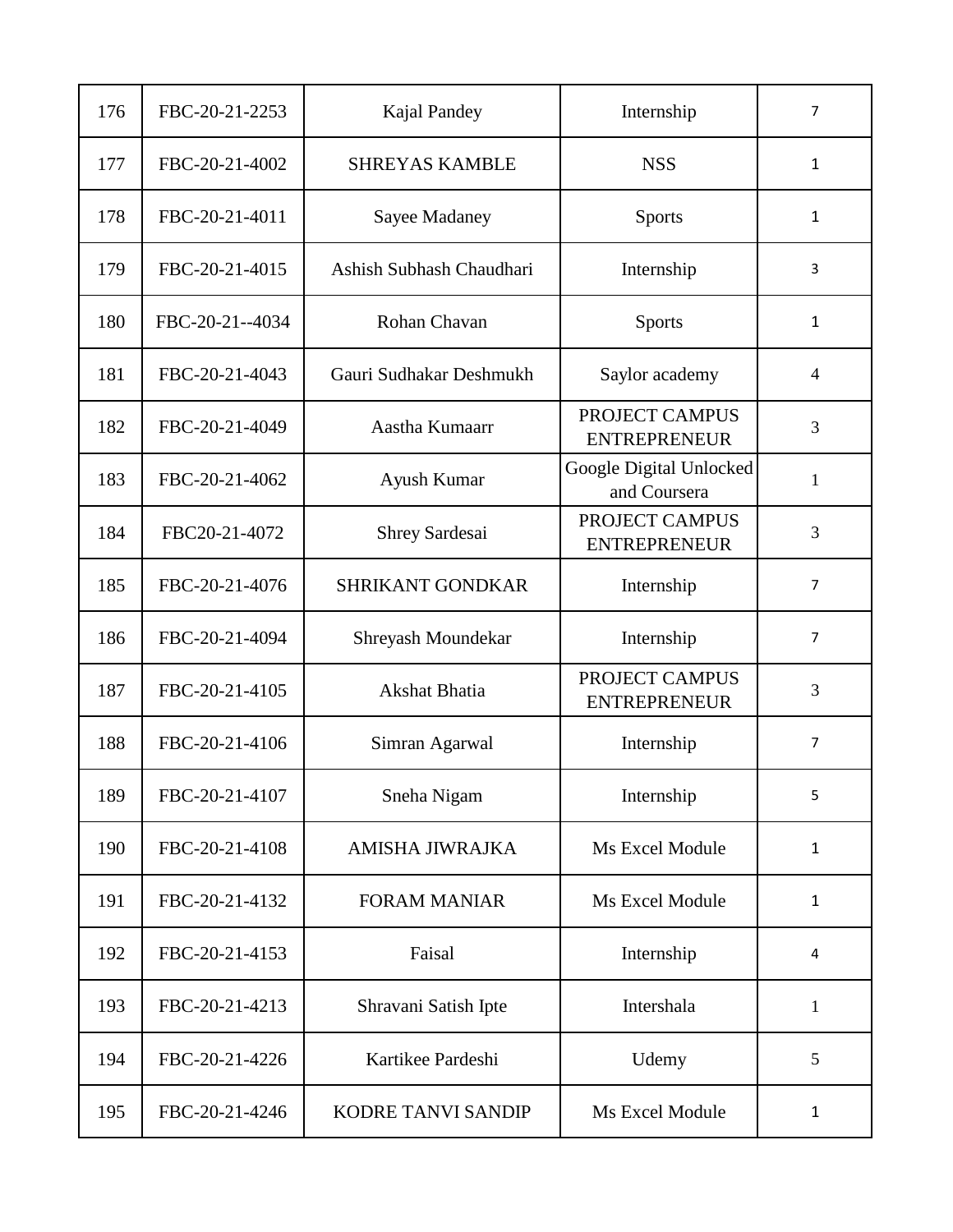| 196 | FBC-20-21-4249 | <b>IJANTKAR SEJAL SHAILESH</b>          | Ms Excel Module                         | $\mathbf{1}$   |
|-----|----------------|-----------------------------------------|-----------------------------------------|----------------|
| 197 | FBC-20-21-4270 | Sarvesh Kerkar                          | <b>Sports</b>                           | $\overline{2}$ |
| 198 | FBC-20-21-4276 | NAMDEV SHIVAJI NARALE                   | MKCL (tally with GST,<br>MS-CIT)        | $\overline{4}$ |
| 199 | FBC-20-21-4277 | <b>Mukul Dhor</b>                       | <b>MKCL</b>                             | $\overline{2}$ |
| 200 | FBC-20-21-4277 | Mukul Dhor                              | <b>NCC</b>                              | 1              |
| 201 | FBC-20-21-4279 | NIVAVAREE PUSHPAK<br><b>NADGAUDA</b>    | Ms Excel Module                         | 1              |
| 202 | FBC-20-21-4283 | Sahil V Kanojia                         | Intershala                              | 1              |
| 203 | FBC-20-21-4296 | Monika vilas khilari                    | Internship                              | 2              |
| 204 | FBC-20-21-4301 | Sanika Dholepatil                       | Internship                              | 5              |
| 205 | FBC-20-21-4303 | Sanket Sanjay Pawar                     | Internship                              | 5              |
| 206 | FBC-20-21-4355 | Shuchi Shekdar                          | Internship                              | 2              |
| 207 | FBC-20-21-4403 | Anushka Vaibhay Dhumane                 | Internship                              | $\overline{7}$ |
| 208 | FBC-20-21-4407 | Sanskruti Vilas Ghod                    | Internship                              | 1              |
| 209 | FBC-20-21-4412 | MULAY SUDEEP HARISH                     | Ms Excel Module                         | $\mathbf{1}$   |
| 210 | FBC-20-21-4420 | Kanishk                                 | Google Digital Unlocked<br>And Coursera | $\mathbf{1}$   |
| 211 | FBC-20-21-4444 | Samruddhi Sanjay Imade                  | Udemy                                   | 5              |
| 212 | FBC-20-21-4444 | <b>SAMRUDDHI SANJAY</b><br><b>IMADE</b> | Internship                              | $\mathbf{1}$   |
| 213 | FBC-20-21-4459 | <b>JAIN PRAGYA DEEPAK</b>               | Ms Excel Module                         | $\mathbf{1}$   |
| 214 | FBC-20-21-4471 | NISHTHA GUPTA                           | Ms Excel Module                         | 1              |
| 215 | FBC20214498    | Kavita thorat                           | Internshala                             | $\mathbf{1}$   |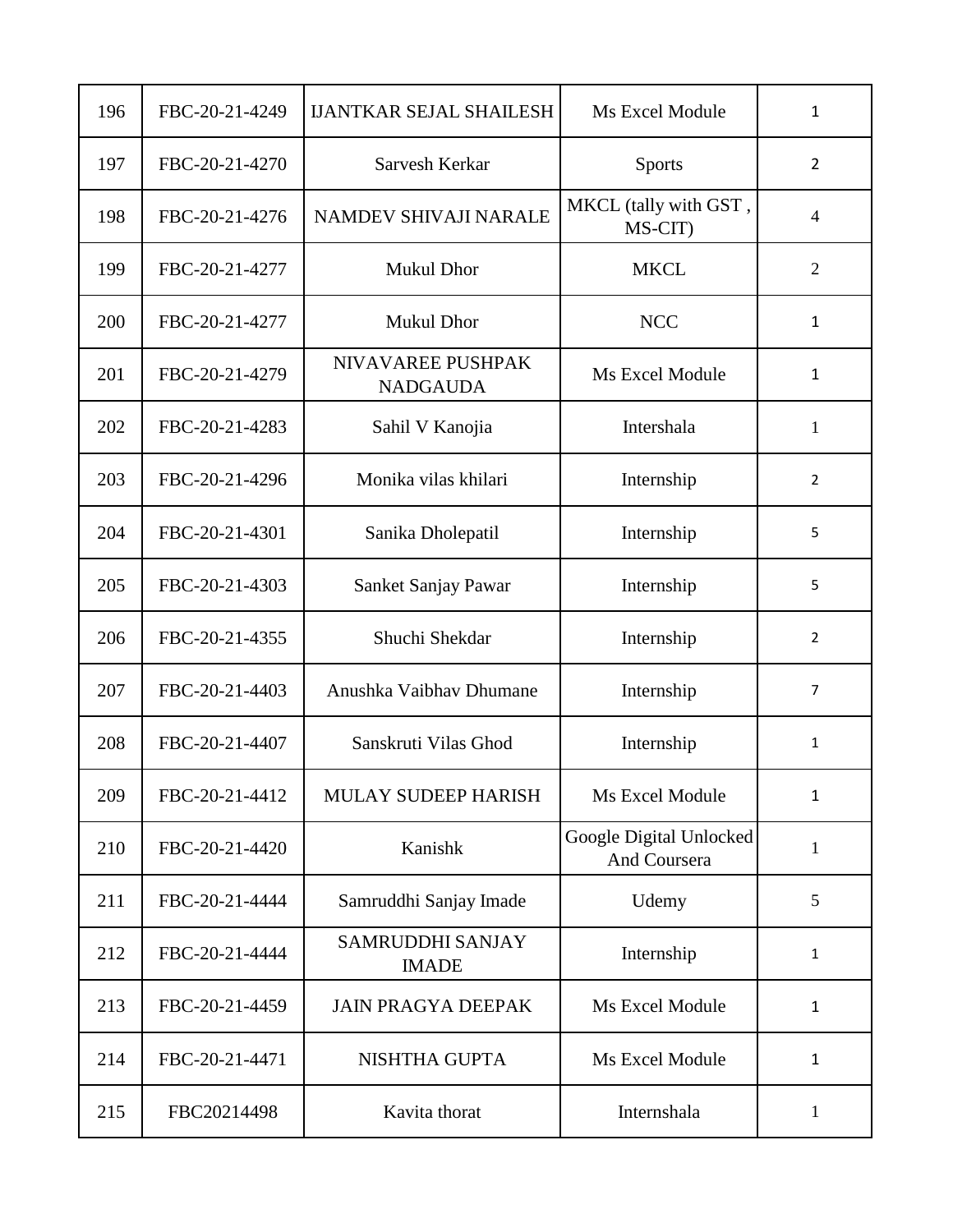| 216 | FBC-20-214498  | Kavita thorat                           | Internship                            | $\mathbf{1}$   |
|-----|----------------|-----------------------------------------|---------------------------------------|----------------|
| 217 | FBC-20-21-4519 | Aabha Ravindra Miniyar                  | PROJECT CAMPUS<br><b>ENTREPRENEUR</b> | 3              |
| 218 | FBC-20-21-4519 | <b>AABHA RAVINDRA</b><br><b>MINIYAR</b> | Ms Excel Module                       | $\mathbf{1}$   |
| 219 | FBC-20-21-4520 | Khushi Khandelwal                       | Internship                            | 3              |
| 220 | FBC-20-21-4526 | Heman Raysoni                           | Internship                            | 7              |
| 221 | FBC-20-21-4623 | Chandrahouse Kushendra Kedar            | Internship                            | $\overline{7}$ |
| 222 | FBC-20-21-4631 | Rytham Pahuja                           | Ms Excel Module                       | $\mathbf{1}$   |
| 223 | FBC-20-21-4652 | Tanushree Verma                         | Udemy                                 | 6              |
| 224 | Fbc-20-21-4663 | Manali Kasliwal                         | Internship                            | 5              |
| 225 | FBC-20-21-4745 | Shubham Upadhyay                        | Internship                            | 3              |
| 226 | FBC-20-21-4758 | Shourya Mishra                          | <b>Sports</b>                         | 0              |
| 227 | FBC-20-21-4819 | <b>AVIJEET KHURANA</b>                  | Ms Excel Module                       | 1              |
| 228 | FBC-20-21-4824 | Tanaya Gadale                           | PROJECT CAMPUS<br><b>ENTREPRENEUR</b> | 1              |
| 229 | FBC-20-21-4842 | ANURAG ANAND GANDHI                     | Ms Excel Module                       | $\mathbf{1}$   |
| 230 | FBC-20-21-4855 | Muhammed Najath                         | Internship                            | $\overline{2}$ |
| 231 | FBC-20-21-4860 | <b>Puneet Darda</b>                     | Internship                            | $\overline{7}$ |
| 232 | FBC-20-21-4864 | Shriyash Bhosale                        | <b>Sports</b>                         | $\overline{2}$ |
| 233 | FBC-20-21-4917 | Malak Gada                              | <b>Sports</b>                         | $\overline{2}$ |
| 234 | FBC-20-21-4926 | Harsh Parekh                            | Innovators and You                    | $\overline{2}$ |
| 235 | FBC-20-21-4958 | Kruttika Rao                            | Internship                            | 1              |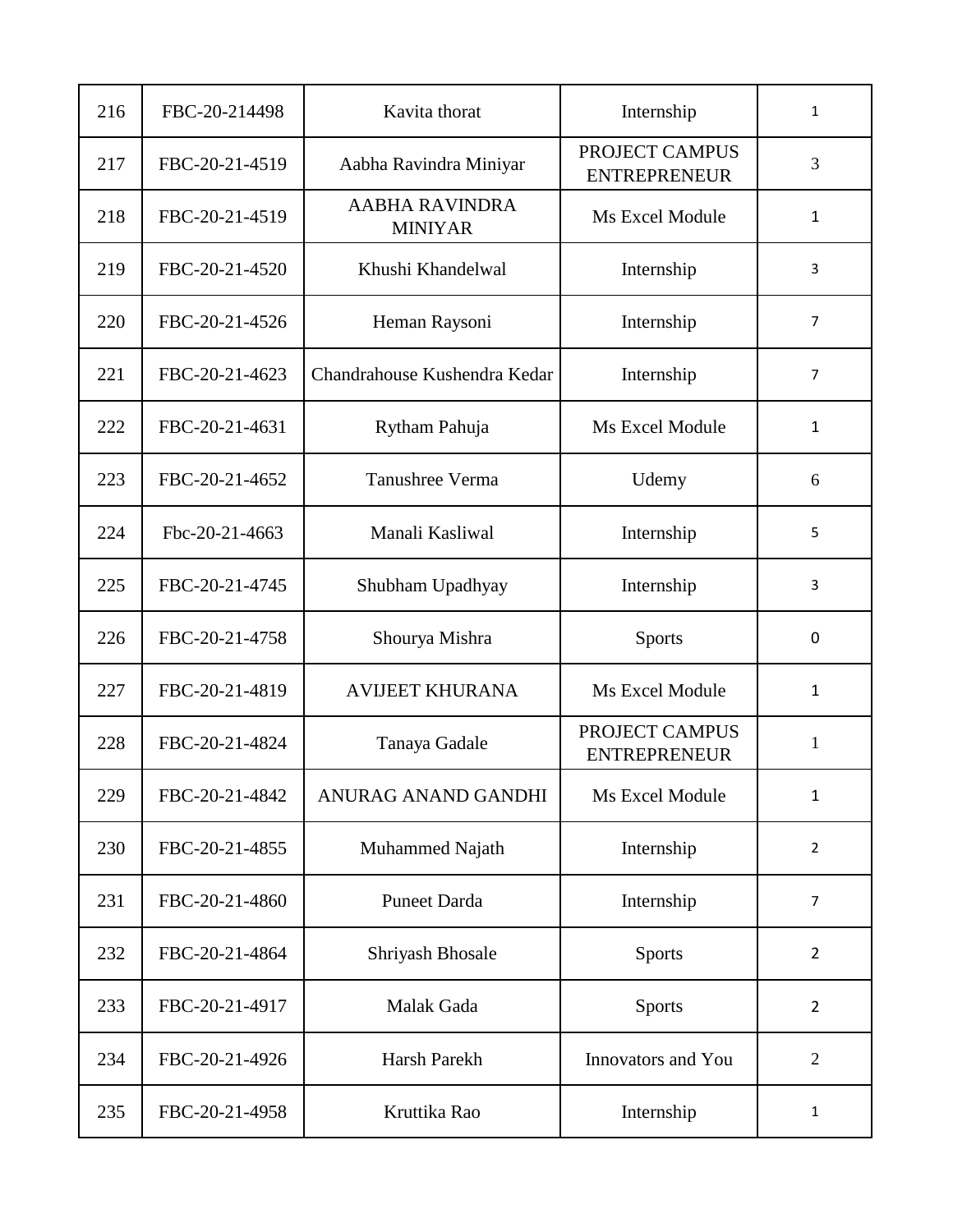| 236 | FBC-20-21-5006 | KUMARI PRACHI KAJLA                         | Ms Excel Module                       | 1              |
|-----|----------------|---------------------------------------------|---------------------------------------|----------------|
| 237 | FBC-20-21-5014 | Anupam Dodecha                              | 1.google 2. Simplilearn               | 1              |
| 238 | FBC-20-21-5014 | Anupam Dodecha                              | Internship                            | 2              |
| 239 | FBC-20-21-5020 | <b>YATIKA</b>                               | Ms Excel Module                       | 1              |
| 240 | FBC-2021-5022  | Priyanka kumari                             | Udemy                                 | 1              |
| 241 | FBC-2021-5022  | Priyanka kumari                             | Internship                            | $\overline{2}$ |
| 242 | FBC-20-21-5026 | Akshaya Pawar                               | Internship                            | 3              |
| 243 | FBC-20-21-5055 | <b>Aryan Ninad Panse</b>                    | Ms Excel Module                       | 1              |
| 244 | FBC-20-21-5055 | <b>Aryan Panse</b>                          | Sports                                | $\mathbf{1}$   |
| 245 | FBC-20-21-5062 | <b>Sagar Bhatt</b>                          | Sports                                | 2              |
| 246 | FBC-20-21-5063 | <b>BHAGWAT MRUNMAYEE</b><br><b>PRASHANT</b> | Ms Excel Module                       | 1              |
| 247 | FBC-20-21-5063 | Mrunmayee Bhagwat                           | Sports                                | $\overline{2}$ |
| 248 | FBC-20-21-5074 | YULIAH SAM MATHEW<br>YULIAH MATHEW          | Ms Excel Module                       | 1              |
| 249 | FBC-20-21-5087 | <b>Achsah Carol Parry</b>                   | Max Muller Bhavan                     | $\overline{2}$ |
| 250 | FBC-21-21-4215 | <b>Yash Phondge</b>                         | Internshala                           | 1              |
| 251 | FBC-21-21-4778 | Aarya Gupta                                 | PROJECT CAMPUS<br><b>ENTREPRENEUR</b> | 3              |
| 252 | FBC-21-22-4015 | Ritali Ganesh Kamble                        | Internship                            | 1              |
| 253 | FBC-21-22-4037 | Sanskruti Shankar Lonare                    | <b>ICTS</b> Computer Institute        | 22             |
| 254 | FBC-21-22-4037 | Sanskruti Shankar Lonare                    | Internship                            | 3              |
| 255 | FBC-21-22-4047 | <b>Omkar Tilay</b>                          | <b>Sports</b>                         | $\mathbf{1}$   |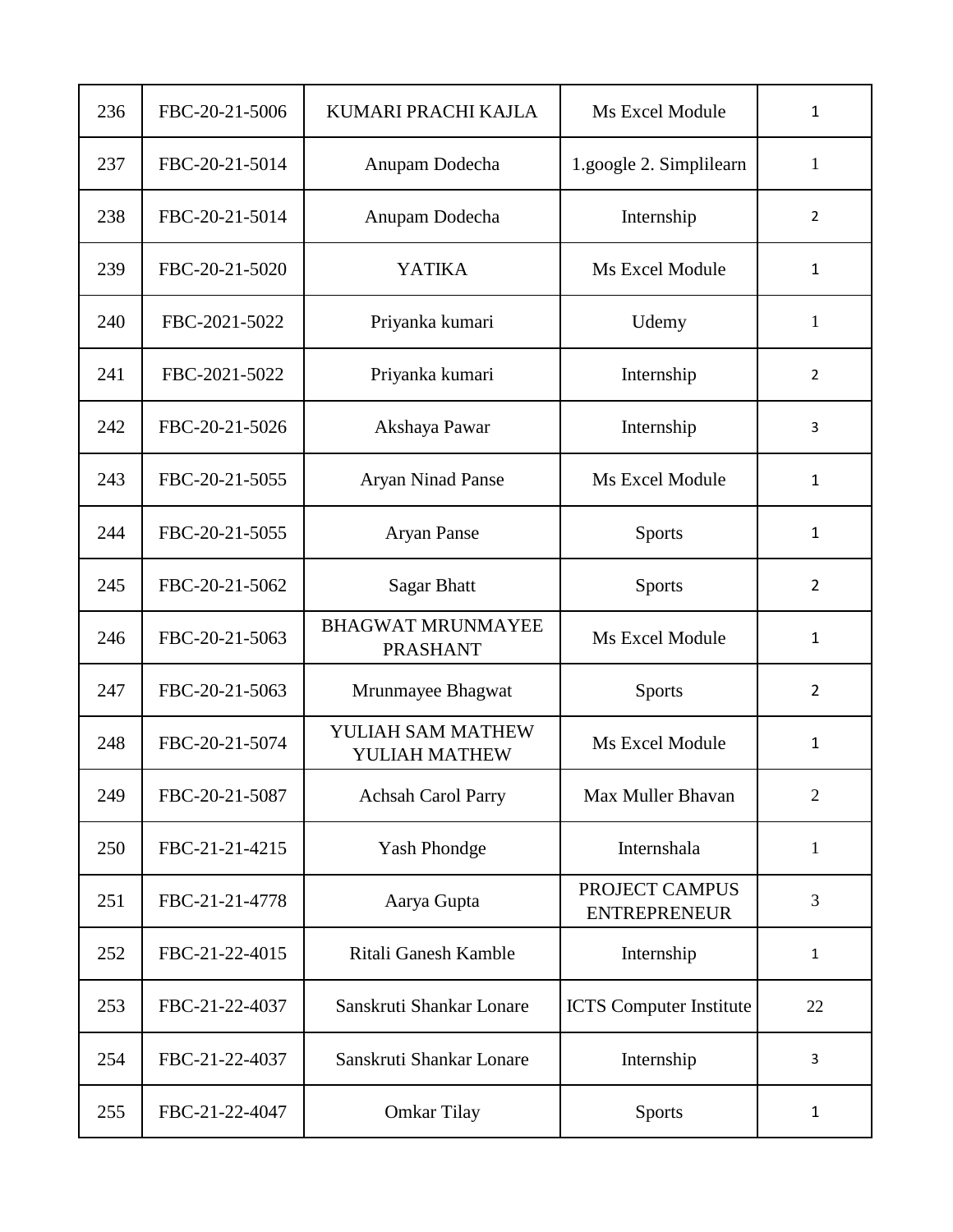| 256 | FBC-21-22-4048 | Ishwari dalvi               | Google Garage                            | 1              |
|-----|----------------|-----------------------------|------------------------------------------|----------------|
| 257 | FBC-21-22-4048 | Ishwari Rajendra Dalvi      | Internship                               | 2              |
| 258 | FBC-21-22-4086 | Sahil Pariskar              | Goela School of Finance                  | $\overline{2}$ |
| 259 | FBC-21-22-4091 | <b>Omkar Shinde</b>         | Sports                                   | $\mathbf{1}$   |
| 260 | FBC-21-22-4093 | <b>Omkar Dahiphale</b>      | <b>Sports</b>                            | 1              |
| 261 | FBC-21-22-4099 | <b>ANIKET BABAJI GUNJAL</b> | Internship                               | 2              |
| 262 | FBC-21-22-4107 | Ishan Khanang               | Sports                                   | $\mathbf{1}$   |
| 263 | FBC-21-22-4133 | Abhay Mundhe                | <b>Sports</b>                            | 1              |
| 264 | FBC-21-22-4213 | Dnyanesh Jagdish Chaudhari  | PROJECT CAMPUS<br><b>ENTREPRENEUR</b>    | 3              |
| 265 | FBC-21-22-4215 | <b>Yash Phondge</b>         | Internship                               | 1              |
| 266 | FBC-21-22-4224 | Amisha More                 | PROJECT CAMPUS<br><b>ENTREPRENEUR</b>    | $\overline{2}$ |
| 267 | FBC-21-22-4266 | Tanaiya Tolge               | PROJECT CAMPUS<br><b>ENTREPRENEUR</b>    | 3              |
| 268 | FBC-21-22-4323 | Vaishnavi Nitin Mandhare    | Anaa's Baking Studio,<br>Aundh, Pune.    | $\mathbf{1}$   |
| 269 | FBC-21-22-4368 | Devashree Satyajit Badawe   | Internship                               | $\mathbf{1}$   |
| 270 | FBC-21-22-4451 | Pushkar Parnerkar           | <b>Sports</b>                            | $\overline{2}$ |
| 271 | Fbc-21-22-4508 | Aastha Bhosale              | PROJECT CAMPUS<br><b>ENTREPRENEUR</b>    | 3              |
| 272 | FBC-21-22-4636 | Kush Mittal                 | PROJECT CAMPUS<br><b>ENTREPRENEUR</b>    | $\overline{2}$ |
| 273 | FBC-21-22-4720 | Vikalp Verma                | PROJECT CAMPUS<br><b>ENTREPRENEUR</b>    | 3              |
| 274 | FBC-21-22-4721 | Grace Maria Giby            | Lakhotia Computer<br>Centre (LCC), Kochi | 1              |
| 275 | FBC-21-22-4722 | Vaishnavi Ravindra Bagul    | PROJECT CAMPUS<br><b>ENTREPRENEUR</b>    | 3              |